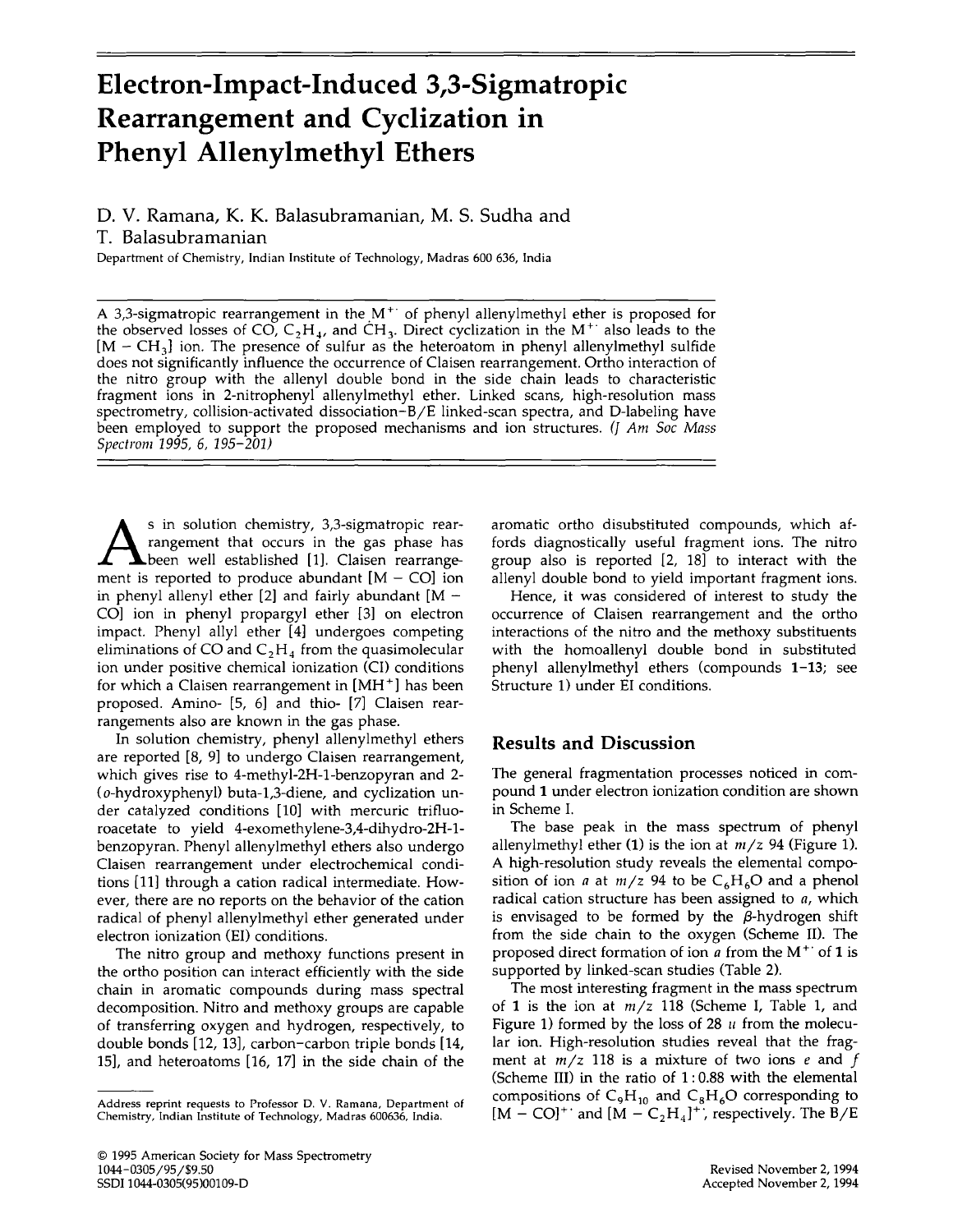

linked-scan spectrum of the molecular ion of 1 and  $B^2/E$  linked-scan spectrum of the ion at  $m/z$  118 reveal the direct formation of the ions at  $m/z$  118 from the  $M^+$  (Table 2).

Drawing an analogy from the behavior of compound 1 in solution [8, 9, 11] and from the mechanistic study for the formation of  $[M - CO]$  ions in phenyl allenyl ethers [2], a 3,3-sigmatropic rearrangement in the  $M^+$  of 1 that leads to the butadiene intermediate  $d$ is envisaged for the formation of both  $[M - CO]$  and  $[M - C<sub>2</sub>H<sub>4</sub>]$  ions (Scheme III). Expulsion of CO from



Scheme I



#### Scheme II

 $d$  yields  $e$ . A hydrogen transfer from the ortho position of the phenyl ring to the double bond in the Claisenrearranged molecular ion  $d$  followed by the expulsion of  $C_2H_4$  is proposed for the formation of the ion f (Scheme III). Beynon and co-workers [4] proposed a similar mechanism for the formation of  $[MH - CO]$ and  $[MH - C_2H_4]$  ions in phenyl allyl ether under positive CI conditions.

It has been established that the thermally induced Claisen rearrangement [8, 9] of phenyl allenylmethyl ether (1) gives both 2-(o-hydroxyphenyl)buta-1,3-diene (14) and 4-methyl-2H-1-benzopyran (15). An investigation of the mass spectra of these compounds (Figure 1)



Figure 1. El mass spectra at 70 eV of (a) phenyl allenylmethyl ether (1), (b) 2-(o-hydroxyphenyl)buta-1,3-diene (14), (c) 4methyl-2H-benzopyran (15), and (d)  ${}^{2}H_{5}$ -phenyl allenylmethylether (13).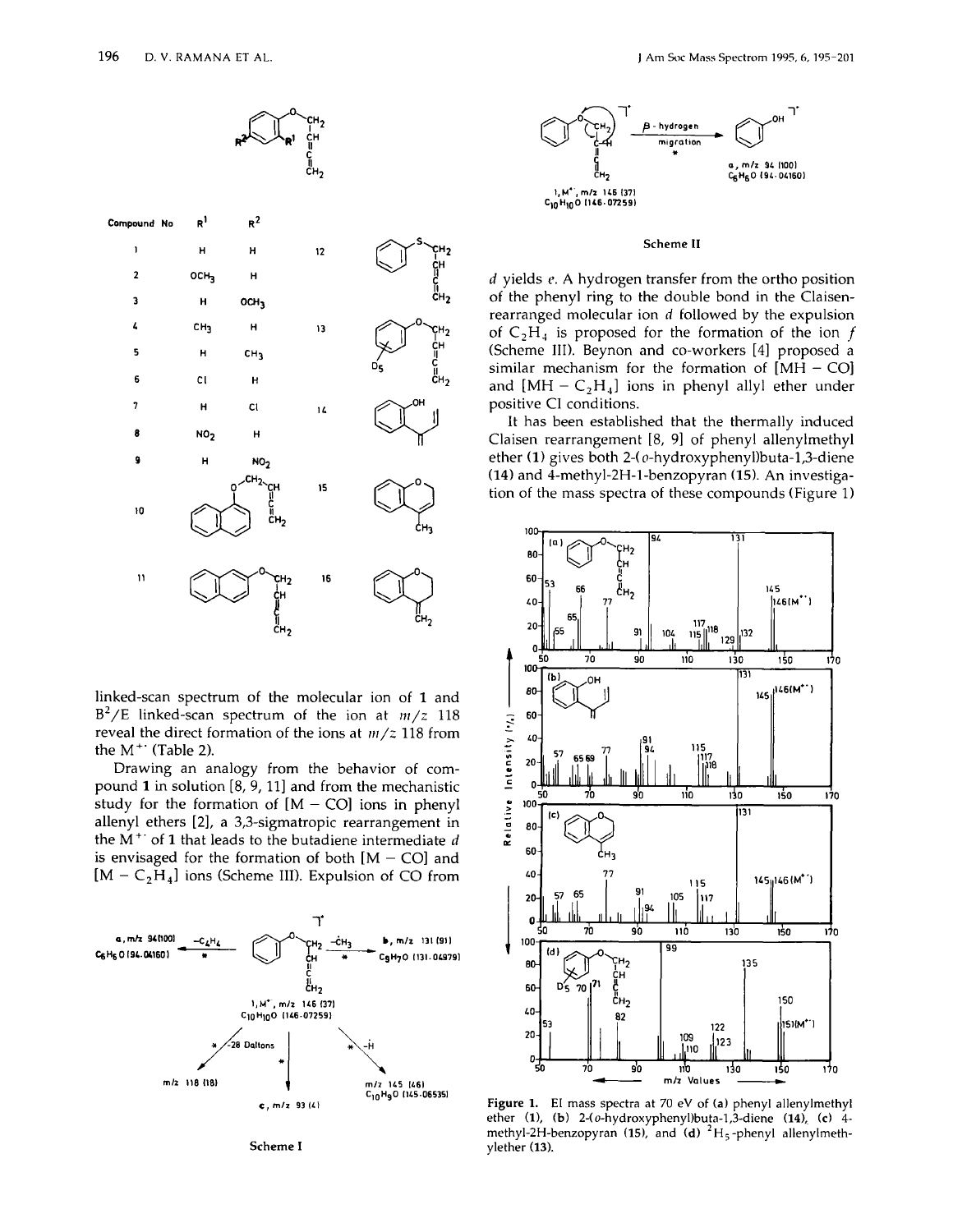|                |           | Mass-to-charge ratio values (relative abundance in parentheses) |               |           |                |                          |                               |  |
|----------------|-----------|-----------------------------------------------------------------|---------------|-----------|----------------|--------------------------|-------------------------------|--|
|                |           | $[M - C_2H_4]^{+}$ /                                            |               |           |                |                          |                               |  |
| Compound       | $M^+$     | $[M - H]^+$                                                     | $[M - R]^{+}$ | a         | $[M - CO]^{+}$ | $[M - CH3]$ <sup>+</sup> | Other ions                    |  |
| $\mathbf{z}$   | 176 (31)  | 175 (9)                                                         | 145 (22)      | 124 (100) |                | 161 (26)                 | 133 (9), 123 (5), 109 (96)    |  |
| 3              | 176 (27)  | 175(7)                                                          | 145 (6)       | 124 (100) |                | 161(26)                  | 122 (35), 109 (95)            |  |
| 4              | 160 (29)  | 159(11)                                                         | 145 (62)      | 108 (100) | 132(5)         | 145 (62)                 | 107 (65), 79 (20)             |  |
| 5              | 160(23)   | 159(7)                                                          | 145 (49)      | 108 (100) | 132(3)         | 145 (49)                 | 107 (72), 79 (14)             |  |
| 6              | 180 (11)  | 179(4)                                                          | 145 (43)      | 128 (100) | ——             | 165(6)                   | 127(3), 99(9)                 |  |
| $\overline{7}$ | 180 (14)  | 179(3)                                                          | 145 (98)      | 128 (100) | 152(1)         | 165(5)                   | 127 (4), 99 (15)              |  |
| 8              | 191(5)    |                                                                 | 145 (3)       | 139 (100) |                |                          | 123 (11), 122 (35)            |  |
| 9              | 191(4)    | 190(1)                                                          | 145 (11)      | 139 (43)  | 163(1)         | 176 (10)                 | 174 (100), 123 (11)           |  |
| 10             | 196 (100) | 195 (49)                                                        |               | 144 (64)  | 168 (8)        | 181 (50)                 | 169 (8), 143 (8), 116 (34),   |  |
|                |           |                                                                 |               |           |                |                          | 115 (44)                      |  |
| 11             | 196 (75)  | 195 (41)                                                        |               | 144 (100) | 168 (14)       | 181 (44)                 | 169 (20), 143 (6), 116 (23)   |  |
| 12             | 162 (70)  | 161 (69)                                                        |               | 110 (95)  | 134 (18)       | 147 (74)                 | 130 (12), 129 (100), 128 (33) |  |
|                |           |                                                                 |               |           |                |                          | 118 (1), 109 (35)             |  |

Table 1. Partial mass spectra of compounds 2-12

reveals that the ions at  $m/z$  118 that arise from the expulsion of both  $C_2H_4$  and CO are present in the mass spectrum of 14, but are totally absent in the mass spectrum of 15. Furthermore, a high-resolution study reveals the ion at  $m/z$  118 in 14 to be a mixture of [M – CO] and  $[M - C_2H_4]$  ions as observed in the case of 1. These observations support the proposed Claisen rearrangement in the  $M^+$  of 1 to ion d before eliminating CO and  $C_2H_4$ .

Expulsion of a methyl radical from the molecular ion of 1, which gives rise to an intense ion *b* (Scheme I) at <sup>m</sup>*r*<sup>z</sup> 131, is another important mode of fragmentation as noticed in the mass spectrum of 1 (Figure 1 and Table 1). Based on collision-activated dissociation (CAD) studies, a benzopyrilium cation structure has been assigned to ion *b* (Figure 2). Cyclization followed by the transfer of the aromatic hydrogen in the ion  $d$  is proposed for the formation of the cyclic ion  $g$ , which then loses a methyl radical to produce *b* at  $m/z$  131

(Scheme III). The formation of the  $[M - CH_3]$  ion in 1 also can be visualized through a direct cyclization in the molecular ion that leads to the distonic intermediate *i,* which then rearranges to *g* before expelling a methyl radical to form *b* at  $m/z$  131 (Scheme IV).

The proposed fragmentation mechanisms for the loss of  $CH<sub>3</sub>$  from the molecular ion of 1 is corroborated by the fact that the  ${}^{2}H_5$  compound 13 loses only  $CH<sub>2</sub>$ D from its M<sup>+</sup>', which affords an abundant ion at  $m/z$  135 in its mass spectrum (Figure 1). The fragmentation pathways envisaged for the formation of the  $[M - CH<sub>3</sub>]$  ion gain further support from the fact that the CAD-B/E linked-scan spectra (Figure 2) of the ions at  $m/z$  131 from 1, 14, and 15 are identical with that from 2H-l-benzopyran taken as the reference compound. It is clear from this observation that the  $M^+$  of 1 rearranges to the molecular ions of 14 and 15 before losing  $CH_3$  (Schemes III and IV).

Another interesting fragment ion in the mass spec-

| Compound |                   | B/E                                                          | $B^2/E$ |                                                                         |  |
|----------|-------------------|--------------------------------------------------------------|---------|-------------------------------------------------------------------------|--|
|          | Parent ion<br>m/z | $m/z$ values of daughter ions<br>(relative abundance, $\%$ ) | m/z     | Daughter ion $m/z$ values of parent ions<br>(relative abundance, $\%$ ) |  |
| 1        | $M^+$ ; 146       | 17 (145), 100 (131), 32 (119),                               | 145     | 100 (146)                                                               |  |
|          |                   | 75 (118), 83 (117), 33 (94)                                  | 131     | 100 (146)                                                               |  |
|          |                   |                                                              | 118     | 100 (146)                                                               |  |
|          |                   |                                                              | 94      | 100 (146)                                                               |  |
|          |                   |                                                              | 93      | 55 (146), 60 (145).                                                     |  |
|          |                   |                                                              |         | 100 (94)                                                                |  |
| 8        | $M^+$ ; 191       | 15 (174), 80 (161), 10 (145),                                | 139     | 100 (191)                                                               |  |
|          |                   | 100 (139), 15 (123), 12 (122)                                | 122     | 25 (123), 22 (139),                                                     |  |
|          |                   |                                                              |         | 100 (191)                                                               |  |
| 9        | $M^+$ : 191       | 50 (190), 100 (174), 28 (145),                               | 123     | 100 (191)                                                               |  |
|          |                   | 94 (139)                                                     |         |                                                                         |  |
|          | 139               | 100 (123)                                                    |         |                                                                         |  |

Table 2. B/F and  $B^2$ /F linked-scan spectral data of compounds 1, 8, and 9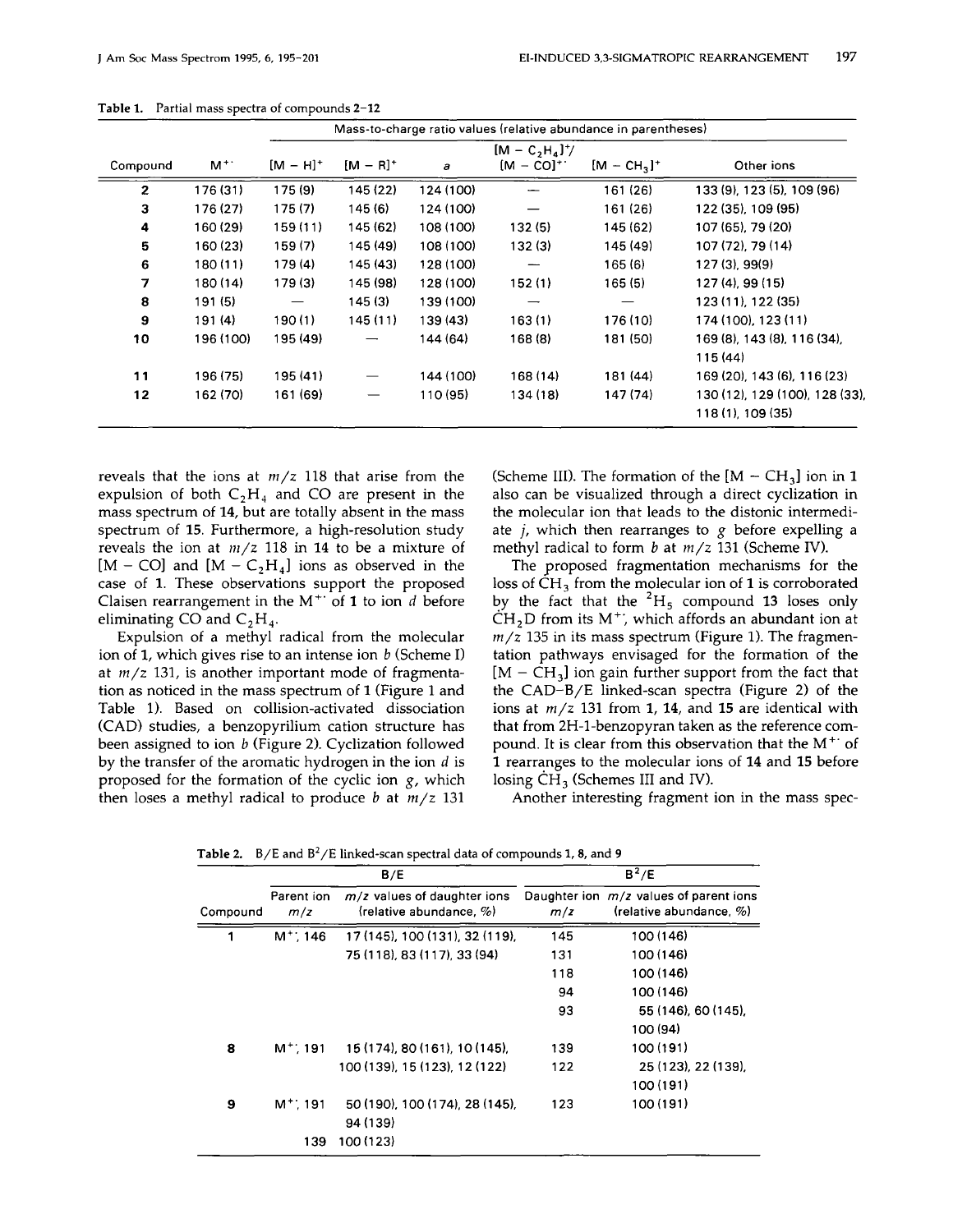



trum of 1 is the ion at  $m/z$  145 formed by the expulsion of a hydrogen radical from the molecular ion (Figure 1 and Table 1). The hydrogen for the formation of the  $[M - H]$  ion can originate from the homoallenyl carbon and also from the ortho position of the ring. The examination of the mass spectrum of the  ${}^{2}H_5$ compound (13) (Figure 1) reveals that the ratio of the ionic abundances of  $[M - H]$  and  $[M - D]$  is 1:0.76 after isotopic correction.

The loss of a hydrogen radical from the carbon  $\alpha$  to the oxygen in the ion  $g$  would lead to the 4-methylbenzopyrilium cation  $h$  (Scheme III), whereas the expulsion of a hydrogen radical from the methyl group would lead to the allylic cation  $i$  (Scheme III). The elimination of a hydrogen radical from the ortho position of the ring can be explained through a direct cyclization process that leads to  $j$  as shown in Scheme IV. Expulsion of an ortho hydrogen in  $j$  yields the ion k at  $m/z$  145 (path A of Scheme IV). Ejection of a hydrogen radical from the homoallenyl carbon would lead to the ion *l* (path B of Scheme IV).

It is noticed also that substituents from the molecular ions of compounds 2, 4, 6, and 7 are lost, which leads to abundant ions at  $m/z$  145 (Table 1). The CAD-B/E linked-scan spectra (Figure 3) of the ions at  $m/z$  145 from compounds 6 and 7 are found to be

Figure 2.  $CAD-B/E$  linked-span spectra of the ions at  $m/z$  131 from (a) phenyl allenylmethyl ether (1), (b) 2H-1-benzopyran, (c) 2-(o-hydroxyphenyl)buta-1,3-diene (14), and (d) 4-methyl-2Hbenzopyran (15).

identical with those from compounds 15 and 16, which indicates that the loss of substituent from the molecular ions of 6 and 7 and  $[M - H]$  ions from 15 and 16 afford similar ion structures that correspond to h (Schemes III and IV).

Interestingly, compounds 10 and 11 behave like compound 1 and give rise to significantly abundant ions that correspond to Claisen rearrangement (Table 1).

#### Ortho Effect

No fragment ion that corresponds to the ortho interaction of the methoxy group with the allenyl double bond is observed in the mass spectrum of 2-meth oxyphenyl allenylmethyl ether (2).

Evidence for the ortho interaction of the nitro group with the side chain is adduced by the presence of ions at  $m/z$  123 and  $m/z$  122 in the mass spectrum of 2-nitrophenyl allenylmethyl ether (8). An oxygen transfer from the nitro group to the allenyl carbon is envis-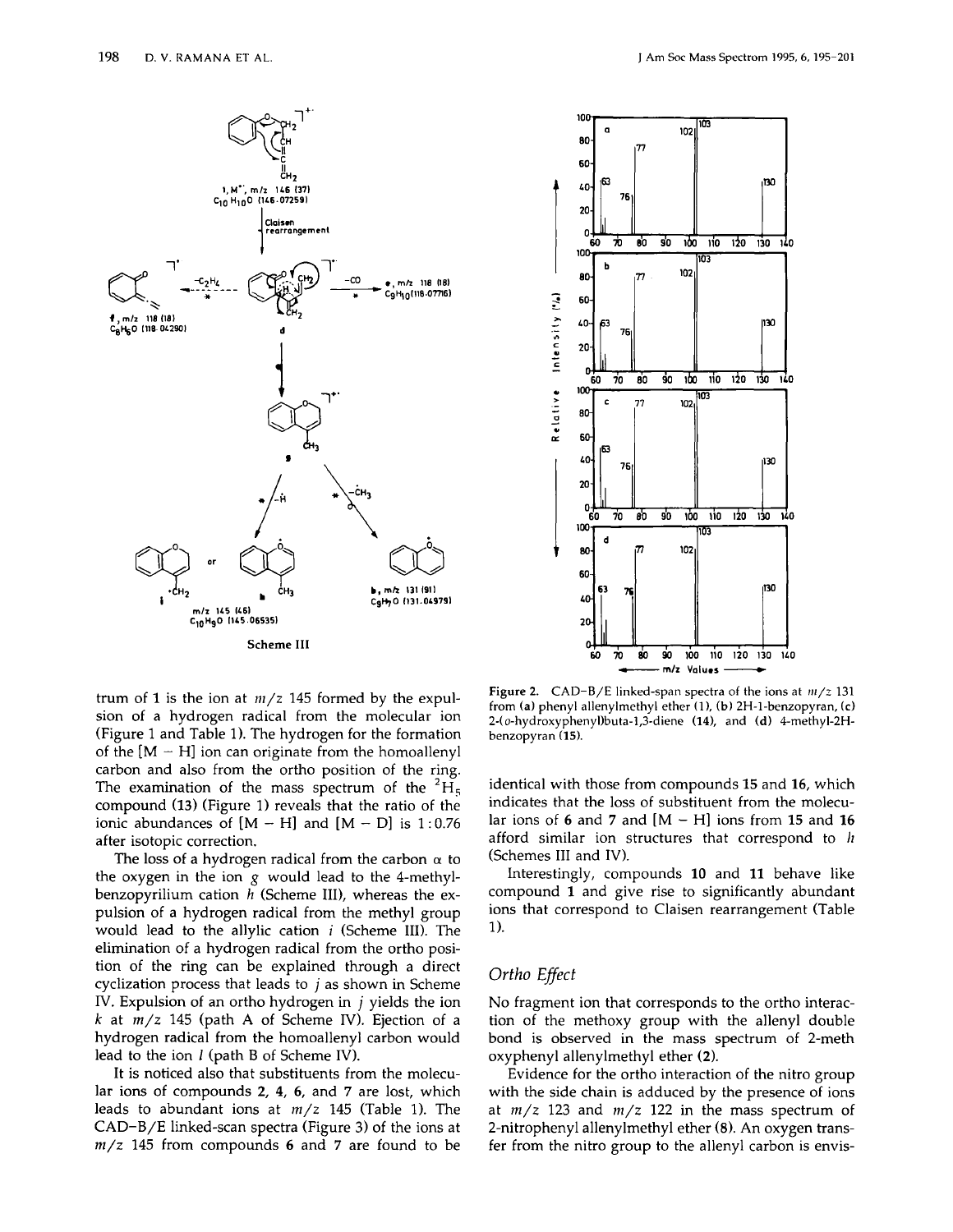

Figure 3.  $CAD-B/E$  linked-scan spectra of the ions at  $m/z$  145 from (a) 4-methyl-2H-benzopyran (15), (b) 4-exomethylene-3,4dihydro-2H-1-benzopyran (16), (c) 2-chlorophenyl allenylmethyl ether (6), and (d) 4-chlorophenyl allenylmethyl ether (7).

aged for the formation of the rearranged molecular ion *m* (Scheme V). A  $\beta$ -hydrogen migration in *m* affords *n* at  $m/z$  123. Loss of a hydrogen radical from *n* gives rise to  $o$  at  $m/z$  122, which is also formed directly from  $m$  as revealed by the corresponding metastable transitions (Table 2).

Another pathway for the formation of  $\sigma$  is by the expulsion of a hydroxy radical from the ion  $a$  at  $m/z$ 



139 to give a product that corresponds to the base peak in the mass spectrum of 8. The fragment ion at  $m/z$ 123 also is noticed in the mass spectrum of compound 9. The high-resolution data and linked-scan spectra (Table 2) reveal that the ion at  $m/z$  123 in compound 9 is formed by the elimination of O from  $a$  at  $m/z$  139. The proposed structure for the ion  $\sigma$  at  $m/z$  122 in compound 8 is supported by the  $CAD-B/E$  linked-scan studies (Figure 4).

#### Thio-Claisen Rearrangement

Interestingly, the mass spectrum of phenyl allenylmethyl sulfide (12) (Table 1) also contains peaks that correspond to  $[M - C<sub>2</sub>H<sub>4</sub>]$ ,  $[M - CS]$ , and  $[M - CH<sub>3</sub>]$ ions. By inference from the behavior of its oxygen analog, a thio-Claisen rearrangement in the  $M^{+}$  of 12 that leads to the rearranged molecular ion  $p$  is visualized for the formation of these ions (Scheme VI). Expulsion of a CS molecule from the ion  $p$  gives rise to the ion q at  $m/z$  118, whereas ejection of  $C_2H_4$  from p yields the ion  $r$  at  $m/z$  134. Elimination of a methyl radical from another rearranged molecular ion s affords  $t$  at  $m/z$  147. A benzothiopyrilium cation structure has been assigned to the ion  $t$  based on the comparison of the CAD-B/E linked-scan spectrum of the ion t from 12 and that of the ion at  $m/z$  147 from 2H-1-benzothiopyran; these spectra are found to be identical.

It can be noticed that the ejection of CS from the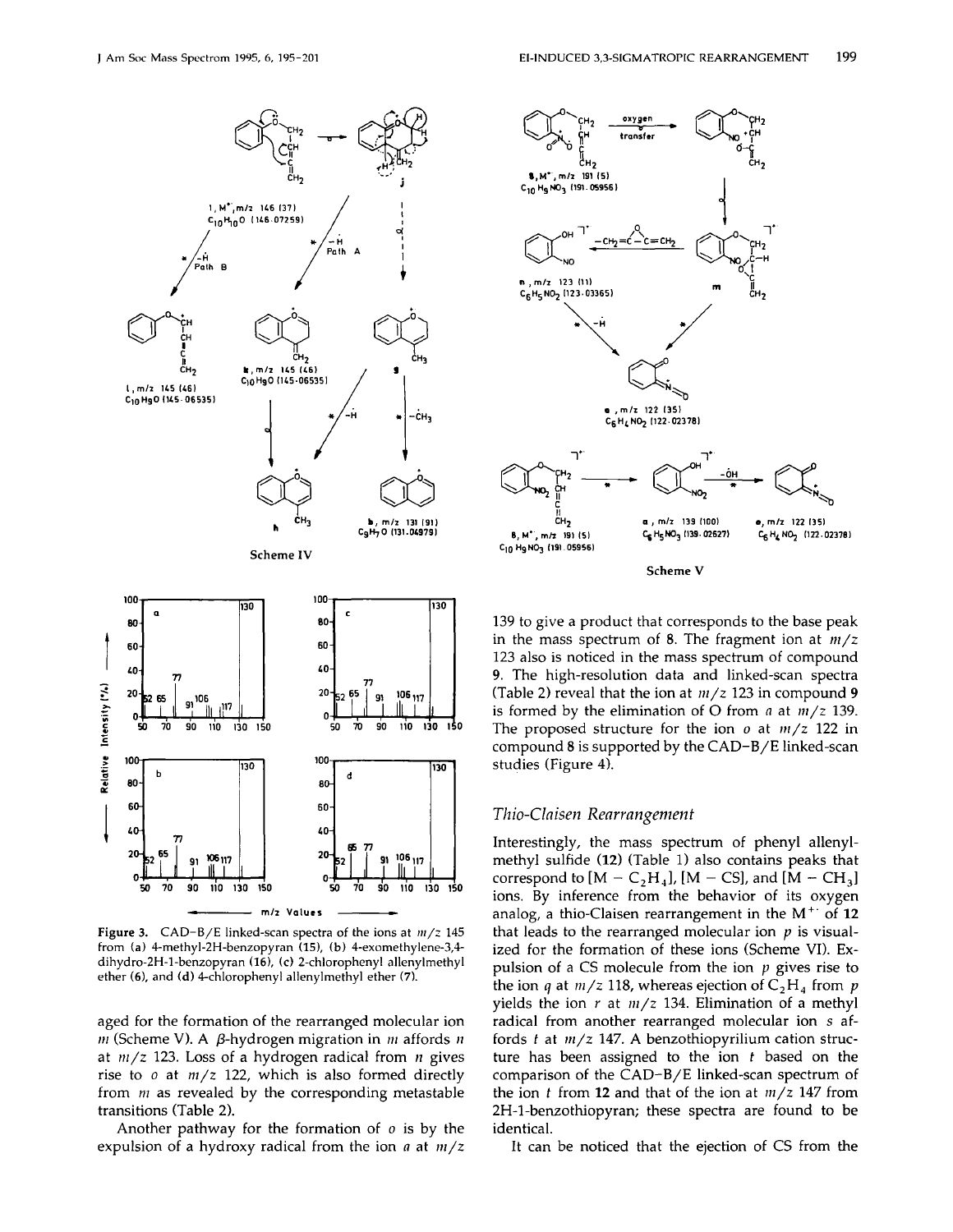

Figure 4. CAD-B/E linked-scan spectra of (a) ion at  $m/z$  122 from 8 and (b) ion at  $m/z$  122 from  $o$ -nitrophenol.



 $M^+$  of 12, which corresponds to the expulsion of CO from the M+' of 1, leads to a *very* low abundance  $[M - CS]$  ion *q* at *m/z* 118. This can be attributed to the higher heat of formation of CS. Hence, it can be inferred that the loss of CS from the  $M^+$  cannot be taken as measure of Claisen rearrangement.

It can be concluded from this study that the occurrence of Claisen rearrangement in phenyl allenylmethyl ether is manifested by the presence of fragment ions that correspond to  $[M - CO]$ ,  $[M - C<sub>2</sub>H<sub>4</sub>]$ , and  $[M - CH<sub>3</sub>]$  ions in its mass spectrum. Direct cyclization in the  $M^+$  followed by the expulsion of methyl

| Table 3. High-resolution mass spectrometry (HRMS) data |
|--------------------------------------------------------|
| for the molecular ions of new compounds 4, 6, and 8    |

|          | <b>HRMS</b> data | Elemental  |                 |
|----------|------------------|------------|-----------------|
| Compound | Observed         | Calculated | composition     |
| 4        | 160.08791        | 160.08882  | $C_{11}H_{12}O$ |
| 6        | 180.03460        | 180.03419  | $C_{10}H_9$ CIO |
| 8        | 191.05956        | 191.05825  | $C_{10}H_9NO_3$ |

radical also leads to  $[M - CH_3]$  ion. The thio analog of compound 1 behaves similarly toward Claisen rearrangement as that noticed in the case of 1. Although no ortho effect of the methoxy group with the allenyl double bond pertains to compound 2, fragment ions due to ortho interaction of the nitro group with the allenyl function are observed in ortho nitro compound 8.

#### **Experimental**

Compounds 1-13 were prepared in accordance with the procedures previously reported [8, 9] for the preparation of phenyl allenylmethyl ether. Compounds 14, 15, and 16 were prepared according to the literature procedures [9, 10]. Compounds 4, 6, and 8 were not previously reported. All the compounds were purified by column chromatography with neutral alumina and hexane as the eluent. The structures were confirmed by infrared <sup>1</sup>H NMR and high-resolution mass spectrometry (Table 3). Mass spectra were recorded on a Finnigan-MAT 8230 double focusing mass spectrometer (Finnigan-MAT, Bremen, Germany). The mass spectra were run at 70 eY with an emission current of 100  $\mu$ A and an acceleration voltage of 3 kV. All the compounds were introduced into the mass spectrometer through either the reference inlet at 110°C or the direct insertion probe at 25  $^{\circ}$ C. The CAD-B/E linkedscan spectra in the first field-free region were investigated by using helium as the collision gas in a Finnigan-MAT 8230 mass spectrometer at an ionization energy of 70 eY and an acceleration voltage of 3 kY. Accurate mass measurements were carried out at a resolution of 8000 (10%) *valley* by using perfluorokerosene as the reference.

#### **Acknowledgments**

The authors thank the Regional Sophisticated Instrumentation Center, Indian Institute of Technology, Madras, for mass spectral facilities. MSS and TB thank Council of Scientific and Industrial Research, India, for research fellowships.

#### **References**

- 1. Lutz, R. P. *Chenz. Rev.* 1984, 84, 205.
- 2. Ramana, D. V.; Sudha, M. S. *Org. Mass Specirom,* 1992, 27, 1121.
- 3. Ramana, D. V.; Sudha, M. S. J. *Chem. Soc. Perkin Trans. 2* 1993,675.